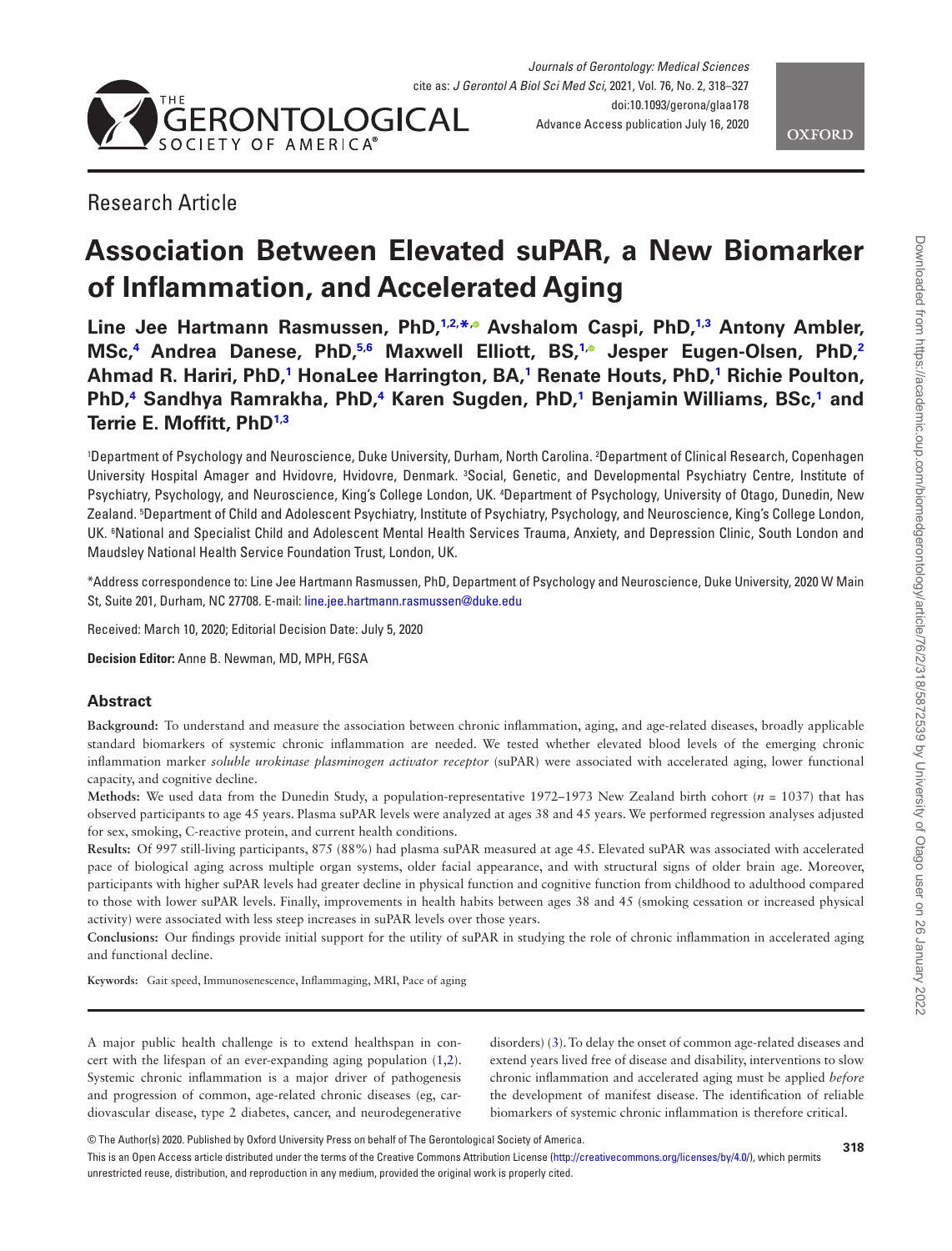Although there are several ways to assess inflammation, there are currently no standard biomarkers for indicating the presence of health-damaging chronic inflammation [\(3\)](#page-8-2). Chronic inflammation is typically measured by combining canonical biomarkers of acute inflammation ([3](#page-8-2)), many of which are short-lived and rapidly up- and down-regulated, which complicates quantification and clinical interpretation. While the acute-phase reactant C-reactive protein (CRP) is commonly used as the gold standard inflammation marker both in the clinic and in life-course research [\(4\)](#page-8-3), *soluble urokinase plasminogen activator receptor* (suPAR) is a newer biomarker of inflammation  $(5)$ , which appears to be correlated with chronic rather than acute inflammation. Although CRP and suPAR are positively correlated, they appear to capture different aspects of inflammation ([6](#page-8-5)).

suPAR is the soluble form of the membrane-bound receptor uPAR. It is released to the bloodstream during pro-inflammatory conditions when uPAR is cleaved from the surface of immunologically active cells. The blood concentration of suPAR is thought to reflect a person's overall level of immune activity, and elevated suPAR is associated with the development, presence, and progression of disease [\(5,](#page-8-4)[7](#page-8-6),[8](#page-8-7)). suPAR levels increase with age ([9](#page-8-8)[,10](#page-8-9)), are elevated across a wide range of diseases [\(11](#page-8-10)), including cardiovascular disease [\(12](#page-8-11)), type 2 diabetes  $(13)$ , cancer  $(14,15)$  $(14,15)$  $(14,15)$ , renal disease  $(16,17)$  $(16,17)$  $(16,17)$ , and infections ([18](#page-8-17)), and predict early mortality, both in the general population and in patient populations ([7](#page-8-6)[,11](#page-8-10)). suPAR has also been shown to be associated with psychosocial exposures and health habits. For example, exposure to adverse childhood experiences is associated with elevated suPAR levels later in life, even more so than the proinflammatory biomarkers CRP and interleukin-6 [\(19](#page-8-18)[,20](#page-8-19)). In addition, poor health habits (eg, unhealthy diet, smoking, and physical inactivity) have been linked to higher suPAR levels ([10\)](#page-8-9).

In summary, suPAR may be a biomarker of systemic chronic inflammation since (i) it reflects inflammation and immune activation (its expression and release are upregulated by increased immune activation ([21](#page-8-20),[22\)](#page-8-21), and its blood concentration is positively correlated with established biomarkers of inflammation ([19,](#page-8-18)[20](#page-8-19)[,23\)\)](#page-8-22); (ii) it shares the same risk factors as many age-related diseases (eg, older age, chronic infections, unhealthy lifestyle, social stressors)  $(3,10,19,21)$  $(3,10,19,21)$  $(3,10,19,21)$  $(3,10,19,21)$  $(3,10,19,21)$ ; and (iii) it predicts  $(7)$  and is elevated by age-related diseases ([11](#page-8-10)). But in contrast to many currently used markers of systemic inflammation, suPAR is minimally affected by acute changes and short-term influences (except smoking) [\(24](#page-8-23)).

Here, we explored the potential of the emerging chronic inflammation marker suPAR to track accelerated aging. Using data from the Dunedin Study, which has followed a population-representative birth cohort to age 45 years, we tested the hypothesis that elevated suPAR would be associated, already by midlife, with a faster pace of biological aging, lower functional capacity (more physical limitations, poorer physical function), as well as cognitive decline. In addition, in secondary analyses, we tested whether improvements in health habits, observed among some participants from age 38 to 45 years, were associated with slower age-related increases in suPAR levels.

#### **Method**

#### Study Design and Population

Participants are members of the Dunedin Study, a longitudinal investigation of health and behavior in a representative birth cohort. Participants (*n* = 1037; 91% of eligible births; 52% male) were all individuals born between April 1972 and March 1973 in Dunedin, New Zealand (NZ), who were eligible based on residence in the province and who participated in the first assessment at age 3 [\(25](#page-8-24)). The cohort represented the full range of socioeconomic status (SES) in the general population of NZ's South Island and as adults matched the NZ National Health and Nutrition Survey on key adult health indicators (eg, body mass index, smoking, GP visits) and the NZ Census of citizens of the same age on educational attainment [\(26](#page-8-25)). The cohort is primarily white (93%), matching South Island demographics [\(25](#page-8-24)). Assessments were carried out at birth and ages 3, 5, 7, 9, 11, 13, 15, 18, 21, 26, 32, 38, and most recently (completed April 2019) 45 years, when 94.1% (*n* = 938) of the 997 participants still alive took part. At each assessment, each participant was brought to the research unit for interviews and examinations. The relevant ethics committees approved each phase of the study, and informed consent was obtained from all participants.

#### Measures of Inflammation

Plasma suPAR (ng/mL) was analyzed at ages 38 and 45 with the suPARnostic AUTO Flex ELISA (ViroGates A/S, Birkerød, Denmark) according to manufacturer's instructions, as previously described [\(19](#page-8-18)). The detection limit of the assay was 0.1 ng/mL. The intraassay correlation of repeat measurements of the same sample was *r* = 0.98 and coefficient of variation  $(CV) = 2.4\%$ , and the interassay correlation was  $r = 0.81$  and CV = 12.8%. Serum high-sensitivity CRP (hsCRP, mg/L) was measured on a Cobas c702 analyzer (Roche Diagnostics GmbH) at age 45, using a particle-enhanced immunoturbidimetric assay.

#### Health Habits

*Smoking* was assessed as current smoking, lifetime pack-years, and number of cigarettes per day at ages 38 and 45 years.

*Physical activity* was assessed as sport/leisure-time physical activity at ages 38 and 45 years, as previously described [\(27\)](#page-8-26). Trained interviewers guided participants through reporting the different types of physically demanding activities they engaged in during an average week and an average weekend. Participants indicated number of minutes spent doing each activity at a moderate or more strenuous level of difficulty. Time spent on each activity was converted to metabolic equivalent (MET) units, with moderate-intensity activity given a weight of 4, hard activity given a weight of 6, and very hard activity given a weight of 10 ([28](#page-8-27)). We summed weekday and weekend METs from moderate or more strenuous leisure activities to calculate physical activity levels at ages 38 and 45. Participants were grouped according to U.S. Department of Health and Human Services Physical Activity Guidelines for Americans ([https://health.gov/sites/default/files/2019-09/Physical\\_](https://health.gov/sites/default/files/2019-09/Physical_Activity_Guidelines_2nd_edition.pdf﻿) [Activity\\_Guidelines\\_2nd\\_edition.pdf\)](https://health.gov/sites/default/files/2019-09/Physical_Activity_Guidelines_2nd_edition.pdf﻿): at age 45, 31% of the cohort  $(n = 268)$  was sedentary (ie, they engaged in 0 minutes of moderate or more strenuous leisure-time physical activity per week); 20% (*n* = 173) non-sedentary, but did not achieve the 500 METs/wk minimum recommended dosage of physical activity; 17% (*n* = 146) achieved 500–1000 METs/wk; and 33% (*n* = 287) exceeded 1000 METs/wk.

*Alcohol use* at ages 38 and 45 was assessed as number of drinks per week and categorized according to the national recommendations by the NZ Ministry of Health of maximum 10 drinks per week for women and 15 drinks per week for men ([https://www.health.govt.](https://www.health.govt.nz/your-health/healthy-living/addictions/alcohol-and-drug-abuse/alcohol) [nz/your-health/healthy-living/addictions/alcohol-and-drug-abuse/](https://www.health.govt.nz/your-health/healthy-living/addictions/alcohol-and-drug-abuse/alcohol) [alcohol\)](https://www.health.govt.nz/your-health/healthy-living/addictions/alcohol-and-drug-abuse/alcohol).

#### Health Measures

Body mass index (kg/m<sup>2</sup>) was measured at age 45 years.

Use of *anti-inflammatory medication* at the time of interview was assessed at age 45 years. Anti-inflammatory medications include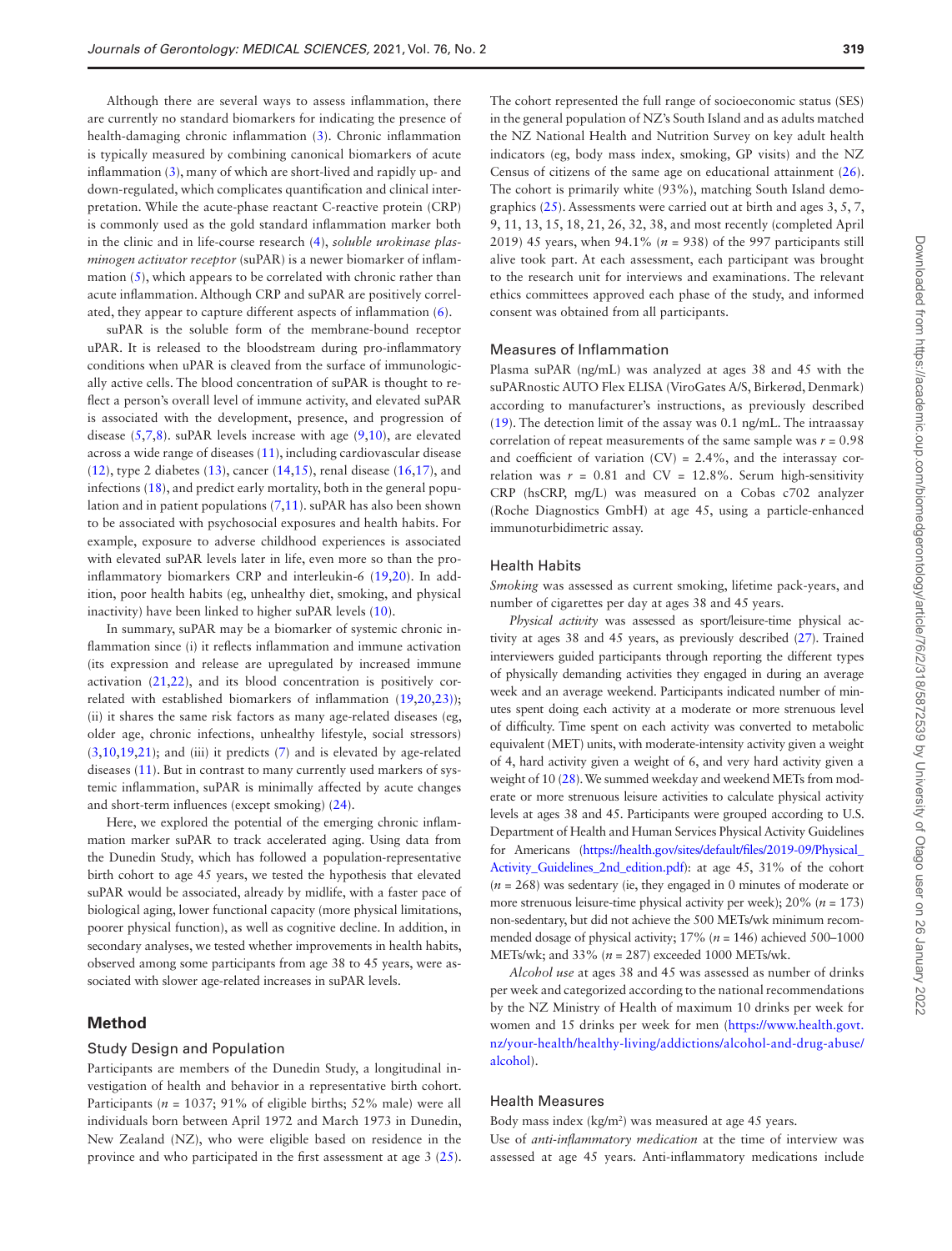non-steroidal anti-inflammatory drugs (NSAIDs), anti-gout medication, corticosteroids (respiratory, systemic), anti-rheumatics, prophylactic aspirin, and statins.

*Self-reported health* was assessed at age 45, by asking respondents: "In general, would you say your health is excellent/very good/ good/fair/poor?".

*Current health conditions* at age 45 were measured as a total count of health conditions based on the Category I domain "Organ System Diseases Diagnosed" from the Comprehensive Model of Health developed by McClintock et al. ([29\)](#page-8-28). As detailed in [Supplementary Table S1](http://academic.oup.com/biomedgerontology/article-lookup/doi/10.1093/gerona/glaa178#supplementary-data), one point was given for each of 14 different conditions falling within the following 6 domains: (i) endocrine, (ii) cardiovascular, (iii) lung, (iv) immune, (v) filtration, and (vi) cancer. Among participants included at age 45 (*n* = 931), 379 (40.7%) had no conditions, 321 (34.5%) had one, 150 (16.1%) had two, 63 (6.8%) had three, 12 (1.3%) had four, 4 (0.4%) had five, and 2 (0.2%) had 6 conditions. The McClintock Comprehensive Model of Health is consistent with the World Health Organization's definition of health.

## Measures of Aging, Functional Capacity, and Cognitive Function

Aging was assessed by 3 measures: Pace of Aging ([30\)](#page-9-0), Facial Age [\(30](#page-9-0)), and brain age gap estimate (brainAGE) ([31\)](#page-9-1).

*Pace of Aging* was measured for each participant with repeated assessments of a panel of 19 biomarkers taken at ages 26, 32, 38, and 45 years, as previously described [\(30](#page-9-0),[32\)](#page-9-2). The 19 biomarkers were: body mass index, waist-hip ratio, HbA1C, leptin, blood pressure (mean arterial pressure), cardiorespiratory fitness (VO<sub>2</sub>Max), FEV<sub>1</sub>, FEV<sub>1</sub>/FVC, total cholesterol, triglycerides, high-density lipoprotein (HDL) cholesterol, apolipoprotein B100/ A1 ratio, lipoprotein(a), creatinine clearance, blood urea nitrogen (BUN), CRP, white blood cell count, mean periodontal attachment loss, and caries-affected tooth surfaces. The measurement of each biomarker is described in [Supplementary eMethods 1.](http://academic.oup.com/biomedgerontology/article-lookup/doi/10.1093/gerona/glaa178#supplementary-data) Change over time in each biomarker was modeled with a mixedeffects growth model, and these 19 rates of change were combined into a single index scaled (within sex) in years of physiological change occurring per 1 chronological year. Participants ranged in their Pace of Aging from 0.4 years of physiological change per chronological year to nearly 2.4 years of physiological change per chronological year.

*Facial Age* at age 45 was based on ratings by an independent panel of 8 raters of each participant's facial photograph, as previously described [\(30](#page-9-0)). Facial Age was based on 2 measurements of perceived age. First, *Age Range* was assessed by an independent panel of 4 raters, who were presented with standardized (nonsmiling) facial photographs of participants and were kept blind to their actual age. Raters used a Likert scale to categorize each participant into a 5-year age range (ie, from 20 to 24 years old up to 70+ years old) (interrater reliability = .77). Scores for each participant were averaged across all raters. Second, *Relative Age* was assessed by a different panel of 4 raters, who were told that all photos were of people aged 45 years old. Raters then used a 7-item Likert scale to assign a "relative age" to each participant (1 = "young looking,"  $7 =$  "old looking") (interrater reliability = .79). The measure of perceived age at 45 years, Facial Age, was derived by standardizing and averaging Age Range and Relative Age scores.

*BrainAGE* at age 45 was derived from structural MRI data collected using a Siemens Skyra 3T scanner (Siemens Healthcare,

Erlangen, Germany) equipped with a 64-channel head/neck coil. Specifically, we derived a brainAGE score, as previously described [\(31](#page-9-1)), calculated as the difference between a participant's predicted age from structural MRI data and their exact chronological age, between birth and the date of the MRI scan. We chose the brainAGE algorithm because of its performance in predicting chronological age in independent samples and its sensitivity to age-related cognitive impairment in old age [\(33](#page-9-3)). The algorithm is trained on vertex-wise cortical thickness and surface area data as well as subcortical gray matter volume extracted from standard space (see [Supplementary](http://academic.oup.com/biomedgerontology/article-lookup/doi/10.1093/gerona/glaa178#supplementary-data)  [eMethods 2](http://academic.oup.com/biomedgerontology/article-lookup/doi/10.1093/gerona/glaa178#supplementary-data) for details). Test–retest reliability of brainAGE was assessed in 20 participants (mean interval between scans = 79 days) and found to be excellent (intraclass correlation coefficient = .81; 95% confidence interval [CI]: 0.59–0.92).

*Functional capacity* at age 45 was assessed by self-reports of physical limitations and by several brief exercises that index the ability to perform everyday activities: one-legged balance, handgrip strength, gait speed, 2-minute step test, and chair-stand test, as previously described ([30\)](#page-9-0).

*Physical limitations* were measured with the 10-item RAND 36-Item Health Survey 1.0 physical functioning scale ([34\)](#page-9-4). Participant responses ("limited a lot," "limited a little," "not limited at all") assessed their difficulty with completing various activities (eg, climbing several flights of stairs, walking more than 1 km, participating in strenuous sports). Scores were reversed to reflect physical limitations so that a high score indicates more limitations.

*One-legged balance* was measured using the Unipedal Stance Test as the maximum time achieved across 3 trials of the test with eyes closed [\(35](#page-9-5)[–37](#page-9-6)).

*Handgrip strength* was measured (elbow held at 90°, upper arm held tight against the trunk) as the maximum value achieved across 3 trials for each hand using a Jamar digital dynamometer ([38,](#page-9-7)[39\)](#page-9-8).

*Gait speed* (m/s) was assessed with the 6 m long GAITRite Electronic Walkway (CIR Systems Inc., Franklin, NJ) with 2 m acceleration and 2 m deceleration before and after the walkway, respectively. Gait speed was assessed under 3 walk conditions: usual gait speed (walk at normal pace from a standing start; average of 2 walks) and 2 challenge paradigms, that is, dual-task gait speed (walk at normal pace while reciting alternate letters of the alphabet out loud, starting with the letter "A"; average of 2 walks) and maximum gait speed (walk as fast as safely possible; average of 3 walks). To increase reliable measurement and take advantage of the variation in all 3 walk conditions (usual gait and the 2 challenge paradigms), we averaged the 3 individual walk conditions to generate a primary gait measure of composite gait speed [\(30\)](#page-9-0).

The *2-minute step test* measured the number of times a participant lifted their right knee to mid-thigh height (measured as the height half-way between the knee cap and the iliac crest) in 2 minutes at a self-directed pace [\(40](#page-9-9)[,41](#page-9-10)).

*Chair stands* were measured as the number of stands a participant completed in 30 seconds from a seated position ([40,](#page-9-9)[42\)](#page-9-11).

*Cognitive function* was assessed through standardized testing. Childhood cognitive function was assessed by calculating mean scores for the Wechsler Intelligence Scale for Children–Revised (WISC-R) across administration at ages 7, 9, and 11 years. Adulthood cognitive function was assessed with the Wechsler Adult Intelligence Scale–IV (WAIS-IV) ([43](#page-9-12)) administered at age 45 years. Cognitive decline was calculated by a residualized change score between scores on the WISC-R and the WAIS-IV. The WISC-R and the WAIS-IV are ideal for measuring child-toadult cognitive decline because both tests are matched for content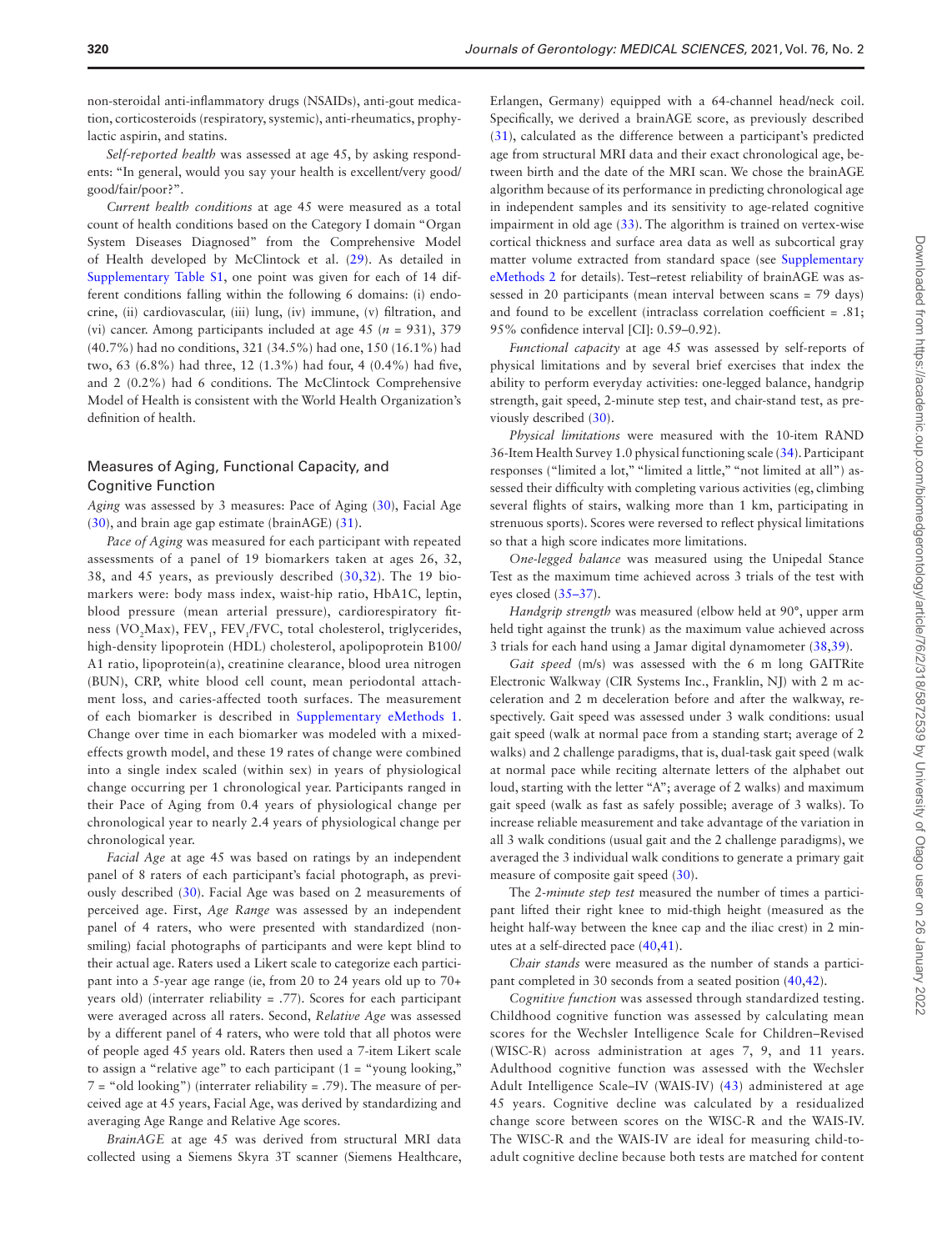coverage and format, both were individually administered by trained psychometrists, and both yield summary scores that are reliable at >.95.

#### Statistical Analysis

Continuous variables are reported as mean (standard deviation [*SD*]) and categorical variables as *n* (%). suPAR was normally distributed, and we used continuous suPAR for analyses. For graphical presentation, we created quintiles with the following cutoffs: Q1, lowest suPAR: ≤2.31 ng/mL (*n* = 175, 20.0%); Q2: 2.31–2.67 ng/ mL (*n* = 176, 20.1%); Q3: 2.67–3.04 ng/mL (*n* = 174, 19.9%); Q4: 3.04–3.53 ng/mL (*n* = 175, 20.0%); Q5, highest suPAR: >3.53 ng/ mL (*n* = 175, 20.0%). CRP levels were log-transformed for analyses to improve normality of the distribution.

We calculated Pearson's and Spearman's correlation coefficients with 95% CIs to test associations between suPAR and measures of lifestyle, health, aging, functional capacity, and cognitive function.

To test associations between suPAR and aging outcomes, we used Ordinary Least Squares regression with suPAR as the dependent variable. As CRP is the current gold standard marker of inflammation, we added CRP to the regression analyses to test if suPAR offered incremental validity. Moreover, as suPAR is associated with chronic disease, we added controls for current health conditions to reflect the underlying health of each participant. Thus, multivariable regression analyses were adjusted for the covariates (i) sex and current smoking, (ii) sex, current smoking, and CRP, and (iii) sex, current smoking, CRP, and current health conditions. We report standardized regression coefficients (βs) with 95% CIs. We further tested the association between high suPAR levels (>3.53 ng/mL; highest suPAR quintile) and aging outcomes using logistic regression, reporting odds ratios with 95%CIs.

In this longitudinal cohort, several measures of physical function were assessed both at ages 38 and 45. To test whether elevated suPAR at age 38 was associated with physical decline, we were able to calculate difference scores  $(\Delta)$  for the following variables: Facial Age, physical limitations, handgrip strength, and one-legged balance. We regressed the change in outcome on age 38 suPAR controlling for the baseline level of each outcome variable at age 38 years and sex.

In this longitudinal cohort, we observed changes in health habits between age 38 and 45. To test whether improvements in health habits were associated with slower increases in suPAR levels, we calculated change scores (Δ) for measures of smoking (numbers of cigarettes smoked per day), physical activity level (METs per week), and alcohol use (numbers of drinks per week) as well as the change in suPAR level. We regressed ΔsuPAR on change in each health habit, controlling for the baseline level of each health habit at age 38 years and sex.

Statistical analyses were performed in SAS Enterprise Guide (SAS Institute Inc, Cary, NC). Figures were created with GraphPad Prism v.8.0.0 (GraphPad Software, Inc., San Diego, CA) and RStudio v.1.1.456 (RStudio, Boston, MA). Analyses reported here were pre-registered ([https://sites.google.com/site/](https://sites.google.com/site/moffittcaspiprojects/) [moffittcaspiprojects/](https://sites.google.com/site/moffittcaspiprojects/)) and checked for reproducibility by an independent data analyst, who derived the code by working from the manuscript and applied it to a fresh copy of the data set. A *p* < .05 was designated as statistically significant, and we further report Bonferroni-corrected *p* levels.

#### **Results**

Of 1037 participants in the original cohort, 997 were still alive at age 45 years, and 938 took part in the age-45 assessment between April 2017 and April 2019. Of the 938 who participated, 879 had blood drawn, and 875 (93.3%) had plasma suPAR measured and were included in this study. Participants with suPAR data available were similar to the full cohort at age 45 [\(Supplementary Table S2](http://academic.oup.com/biomedgerontology/article-lookup/doi/10.1093/gerona/glaa178#supplementary-data)).

For 843 participants, suPAR was measured at both ages 38 and 45 years; suPAR levels increased from 2.39 ng/mL (*SD* 0.89) at age 38 to 3.01 (*SD* 1.03) at age 45 years. There was a positive correlation between suPAR measured at age 38 and suPAR measured at age 45 (adjusted for sex): *r* = 0.58 (95% CI 0.53–0.62, *p* < .0001), indicating that individuals tended to retain their rank in the population on suPAR over a period of 7 years.

Mean suPAR levels stratified by cohort characteristics are given in [Table 1](#page-4-0), along with correlation coefficients between suPAR and these cohort characteristics (equivalent coefficients for CRP are shown in [Supplementary Table S3](http://academic.oup.com/biomedgerontology/article-lookup/doi/10.1093/gerona/glaa178#supplementary-data)). Women had higher suPAR than men. Tobacco smoking and sedentary lifestyle were associated with elevated suPAR, while alcohol use was not significantly associated with suPAR. Elevated suPAR was associated with higher body mass index and elevated CRP at age 45, but not with the use of anti-inflammatory medication. Participants with poor self-reported health at midlife had higher suPAR, and those suffering from 1 or more current health conditions also had elevated suPAR compared to those without any current health conditions at age 45.

## Is Elevated suPAR Associated With Accelerated Aging, Lower Functional Capacity, and Poor Cognitive Function in Midlife?

Participants who exhibited signs of accelerated aging at midlife had elevated suPAR levels [\(Figure 1;](#page-5-0) [Table 2](#page-6-0)). Elevated suPAR at age 45 years was associated with a more rapid Pace of Aging from age 26 to 45 years (*r* 0.38 [95% CI 0.32–0.44], *p* < .0001; [Figure 1A](#page-5-0)); participants with the highest suPAR (top quintile) had on average been aging 6.4 years faster than those with the lowest suPAR (bottom quintile) [\(Figure 1A\)](#page-5-0). In addition, at age 45 years the faces of participants with elevated suPAR were rated as looking older (*r* 0.27 [95% CI 0.21– 0.33],  $p < .0001$ ; [Figure 1B](#page-5-0)), and their brains exhibited structural signs of older brainAGE (*r* 0.15 [95% CI 0.08–0.21], *p* < .0001; [Figure 1C](#page-5-0)).

suPAR was also associated with measures of functional capacity at age 45 [\(Table 2](#page-6-0)). Participants who self-reported more physical limitations had higher suPAR (*r* 0.32 [95% CI 0.26–0.38], *p* < .0001). In addition, participants with poorer balance (*r* −0.20, 95% CI −0.27 to −0.14), weaker grip strength (*r* −0.19, 95% CI −0.25 to −0.12), slower gait speed (*r* −0.23, 95% CI −0.30 to −0.17), and those who performed worse on the 2-minute step test (*r* −0.18, 95% CI −0.24 to −0.11) and the chair-stand test (*r* −0.23, 95% CI −0.29 to −0.16) had higher suPAR levels (all *p* < .0001).

Next, we tested if neurocognitive functioning at age 45 was also associated with suPAR. Participants with lower IQ at age 45 had higher suPAR (*r* −0.25 [95% CI −0.31 to −0.18], *p* < .0001; [Figure 1D](#page-5-0)). Participants with higher suPAR at age 45 also exhibited a bigger decline in cognitive functioning from childhood to adulthood than those with lower suPAR levels [\(Figure 1D](#page-5-0); [Table 2\)](#page-6-0).

The associations between elevated suPAR with all measures of accelerated aging, lower functional capacity, poorer cognitive functioning, and cognitive decline held after controlling for sex, smoking, CRP, and current health conditions [\(Table 2](#page-6-0)) with the exception of the 2-minute step test and trending associations for brainAGE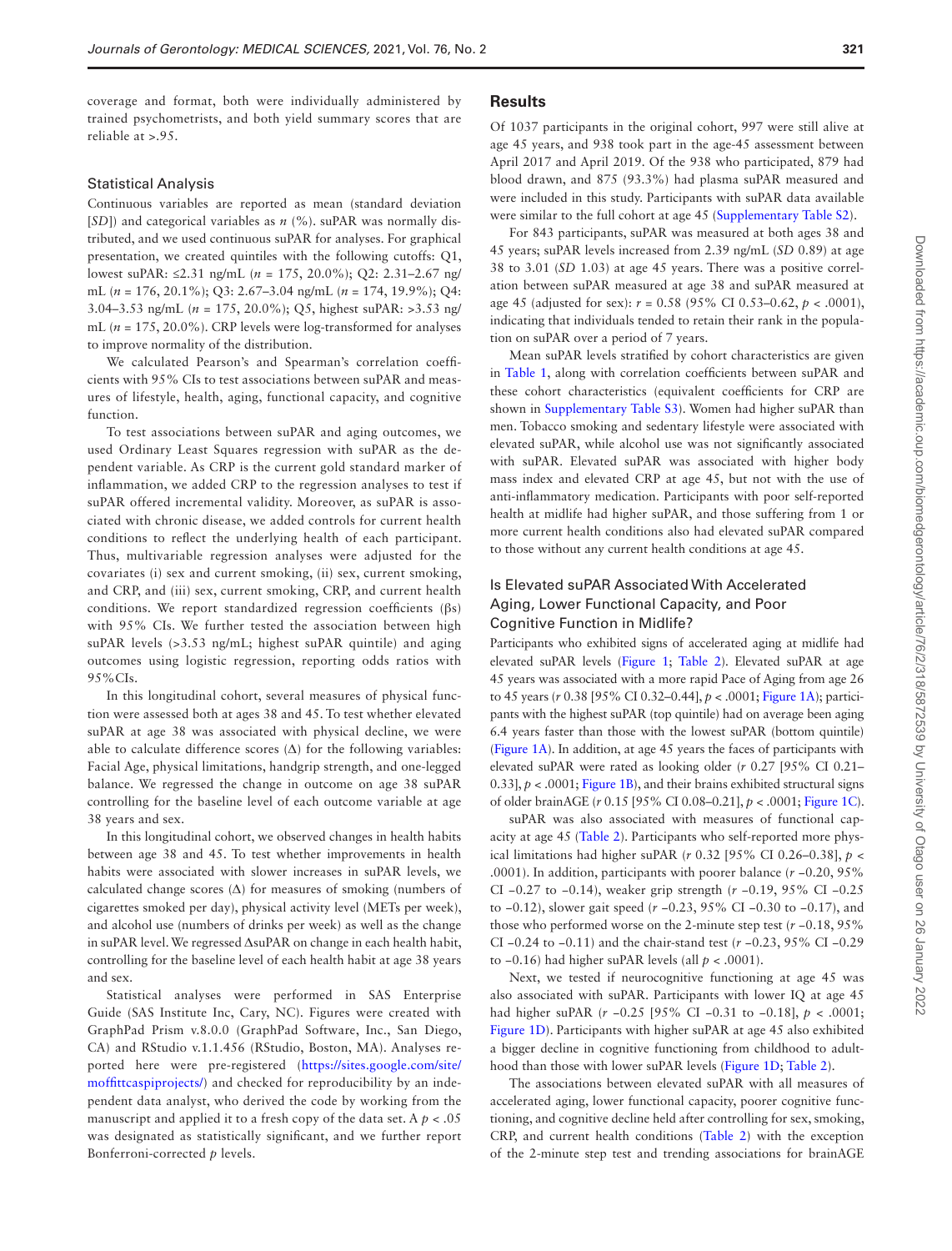| Variable                        | N(%          | M(SD)      | $r$ (95% CI)                               | $p$ Value* |
|---------------------------------|--------------|------------|--------------------------------------------|------------|
| Total N                         | 875 (100)    | 3.03(1.06) |                                            |            |
| Sex                             | 875 (100)    |            | $-0.22$ ( $-0.28$ ; $-0.15$ ) <sup>†</sup> | $-.0001$   |
| Female                          | 431 (49.3)   | 3.18(0.99) |                                            |            |
| Male                            | 444 (50.7)   | 2.88(1.10) |                                            |            |
| Health habits                   |              |            |                                            |            |
| Current smoking                 | 873 (99.8)   |            | $0.35(0.29; 0.40)^{\dagger}$               | $-.0001$   |
| Nonsmoking                      | 697 (79.8)   | 2.86(0.93) |                                            |            |
| Smoking                         | 176(20.2)    | 3.71(1.23) |                                            |            |
| Physical activity (Mets min/wk) | 874 (99.9)   |            | $-0.17$ $(-0.23; -0.10)^{\ddagger}$        | $-.0001$   |
| 500+ Mets min/wk                | 433 (49.5)   | 2.88(0.95) |                                            |            |
| $< 500$ Mets min/wk             | 441 $(50.5)$ | 3.18(1.13) |                                            |            |
| Alcohol use (drinks/wk)         | 872 (99.7)   |            | $-0.02$ ( $-0.09$ ; $0.04$ ) <sup>‡</sup>  | .47        |
| Within recommendations          | 608 (69.7)   | 3.07(1.12) |                                            |            |
| Above recommendations           | 264(30.3)    | 2.94(0.90) |                                            |            |
| Health                          |              |            |                                            |            |
| Body mass index $(kg/m2)$       | 873 (99.8)   |            | $0.11(0.04; 0.18)^{\ddagger}$              | .0011      |
| $ln(CRP)^5$                     | 873 (99.8)   |            | $0.25(0.19; 0.31)^{\ddagger}$              | $-.0001$   |
| Anti-inflammatory medication    | 875 (100)    |            | $0.06$ (-0.01; 0.13) <sup>†</sup>          | .07        |
| No                              | 625(71.4)    | 2.98(0.90) |                                            |            |
| Yes                             | 250(28.6)    | 3.15(1.36) |                                            |            |
| Self-reported health            | 874 (99.9)   |            | $-0.27$ ( $-0.33$ ; $-0.20$ ) <sup>†</sup> | $-.0001$   |
| Excellent                       | 151 (17.3)   | 2.77(0.74) |                                            |            |
| Very good                       | 371 (42.4)   | 2.83(0.77) |                                            |            |
| Good                            | 274(31.4)    | 3.18(0.94) |                                            |            |
| Fair                            | 65 (7.4)     | 3.72(1.29) |                                            |            |
| Poor                            | 13(1.5)      | 5.10(4.12) |                                            |            |
| Current health conditions       | 874 (99.9)   |            | $0.30(0.24; 0.36)^{\ddagger}$              | $-.0001$   |
| None                            | 345 (39.5)   | 2.80(0.78) |                                            |            |
| $1+$                            | 529(60.5)    | 3.18(1.18) |                                            |            |

<span id="page-4-0"></span>**Table 1.** Mean suPAR Levels (ng/mL) and Correlation Coefficients for Participants in the Dunedin Study at Age 45 Years Stratified by Cohort **Characteristics** 

*Notes:* CI = confidence interval; CRP = C-reactive protein; *SD* = standard deviation; suPAR = soluble urokinase plasminogen activator receptor.

\*Bonferroni-corrected *p* level = .003.

† Spearman correlation coefficient. ‡ Pearson correlation coefficient.

§ Log-transformed (natural logarithm) serum high-sensitivity CRP.

 $(p = .056)$  and cognitive decline  $(p = .066)$ . Supplementary Table [S4](http://academic.oup.com/biomedgerontology/article-lookup/doi/10.1093/gerona/glaa178#supplementary-data) compares associations for CRP and suPAR with these measures. Association analyses were also repeated, comparing participants with elevated suPAR (highest suPAR quintile) to the remaining participants ([Supplementary Table S5\)](http://academic.oup.com/biomedgerontology/article-lookup/doi/10.1093/gerona/glaa178#supplementary-data).

#### Is Higher suPAR Associated With Physical Decline?

Next, we tested if suPAR measured 7 years earlier, at age 38 years, was associated with a physical decline during the intervening period from age 38 to 45 years. Participants with elevated suPAR at age 38 exhibited accelerated facial aging (β .16, 95% CI .10–.22, *p* < .0001), more physical limitations (β .14, 95% CI .08–.20, *p* < .0001), and decline in one-legged balance (β −.08, 95% CI −.14 to −.02, *p* = .010), but no change in handgrip strength [\(Figure 2\)](#page-6-1).

## Do Improvements in Health Habits Associate With a Decrease in suPAR?

Finally, we investigated whether participants who had improved their health habits exhibited a smaller age-related increase in suPAR. For participants who smoked ([Figure 3A](#page-7-0) and [B](#page-7-0)), a decrease in the number of cigarettes smoked per day from age 38 to 45 was associated with slower increases in suPAR level (β .12, 95% CI .04– .20,  $p = .0049$ ). Similarly, for physical activity ([Figure 3C](#page-7-0) and [D](#page-7-0)), an increase in METs per week from age 38 to 45 was associated with slower increases in suPAR level ( $\beta$  –.14, 95% CI –.23 to –.04,  $p = .0058$ ). For alcohol use [\(Supplementary eFigure 2\)](http://academic.oup.com/biomedgerontology/article-lookup/doi/10.1093/gerona/glaa178#supplementary-data), there was no significant association between a decrease in alcohol use from age 38 to 45 and change in suPAR level (β .06, 95% CI −.02 to .12, *p* = .13).

#### **Discussion**

suPAR is an emerging biomarker of systemic chronic inflammation. In this longitudinal study of a population-representative birth cohort, we tested the association of suPAR with midlife indicators of accelerated aging, functional and cognitive decline, as well as with lifestyle changes from age 38 to 45.

First, elevated suPAR was associated with accelerated aging at midlife, as indexed by more rapid decline of multiple organ systems over the preceding 2 decades (Pace of Aging), by older-looking facial age, by signs of older structural brainAGE, and by decline in neurocognitive functioning from childhood to midlife. Elevated suPAR was also associated with multiple indicators of worsened functional capacity, including more physical limitations, poorer balance, weaker grip strength, slower gait speed, and poorer performance on the 2-minute step test and the chair-stand test. These associations between elevated suPAR and accelerated aging were not simply an artifact of current poor health, as evidenced in analyses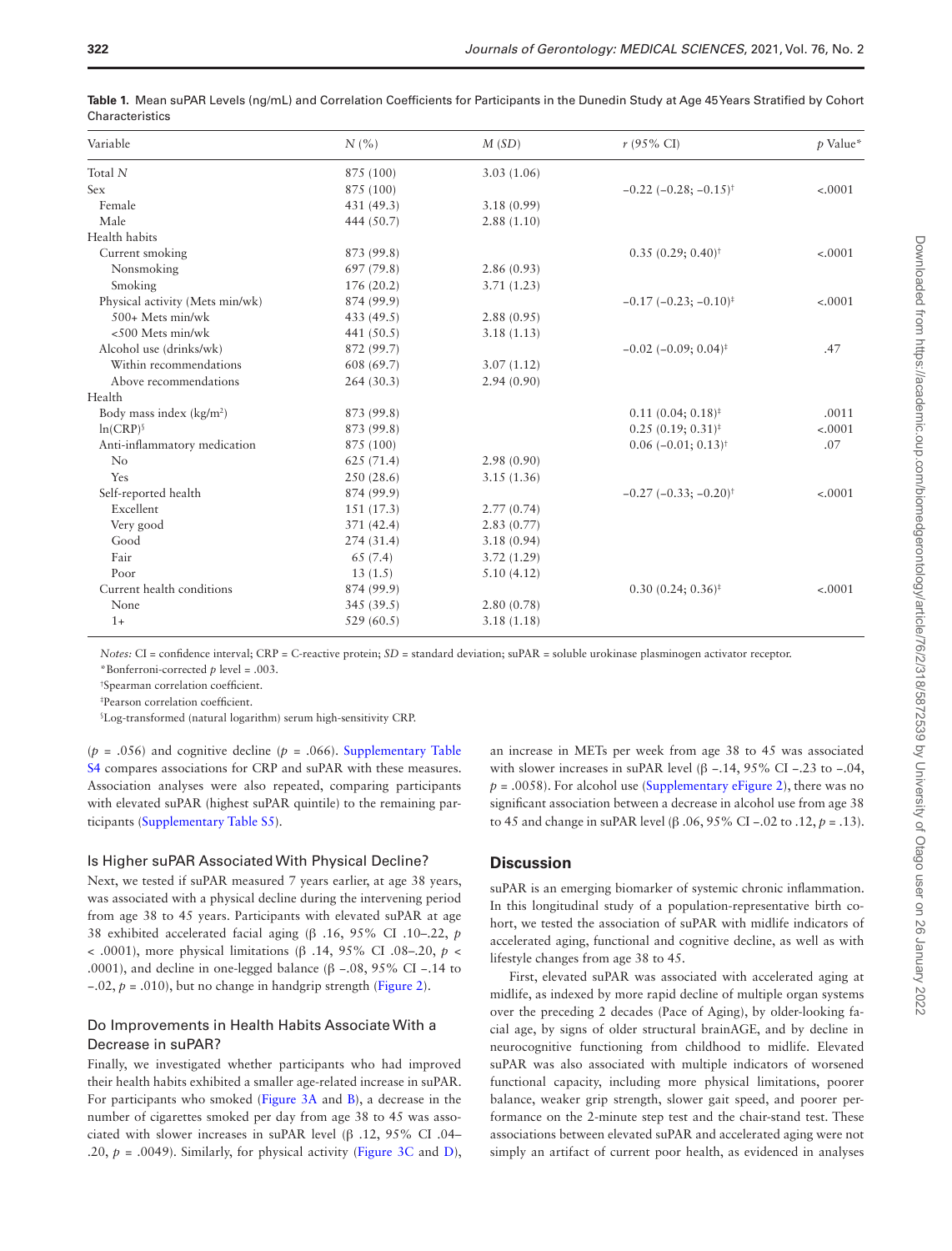

<span id="page-5-0"></span>**Figure 1.** Accelerated aging and cognitive decline are associated with elevated suPAR. (**A**) Mean Pace of Aging (years of physiological change per chronological year), (B) mean Facial Age (z-score, mean = 0,  $SD$  = 1), and (C) mean brainAGE by suPAR quintiles at age 45 years (generalized additive models for panel A–C are shown in [Supplementary eFigure 1](http://academic.oup.com/biomedgerontology/article-lookup/doi/10.1093/gerona/glaa178#supplementary-data)). (**D**) Child-to-adult cognitive decline by suPAR quintiles. Number of participants in each suPAR quintile: Q1: *n* = 175 (≤2.31 ng/ mL); Q2: *n* = 176 (2.31–2.67 ng/mL); Q3: *n* = 174 (2.67–3.04 ng/mL); Q4: *n* = 175 (3.04–3.53 ng/mL); Q5: *n* = 175 (>3.53 ng/mL). Error bars indicate standard error. *p* values for comparisons between suPAR quintiles were obtained with the Kruskal–Wallis test. BrainAGE = brain age gap estimate; suPAR = soluble urokinase plasminogen activator receptor.

controlling for current health conditions. Moreover, suPAR appears to add information about aging beyond the established biomarker CRP; suPAR remained associated with aging outcomes in analyses controlling for CRP, and in addition, effect sizes were bigger for suPAR than for CRP.

Second, elevated suPAR measured at age 38 was associated with physical decline (accelerated facial aging, more physical limitations, and decline in one-legged balance) during the intervening period from age 38 to 45 years, underscoring the potential prognostic value of this biomarker of inflammation. The accelerated aging process and physical decline found in middle-aged individuals with high suPAR levels might lead to increased frailty later in life.

Third, elevated suPAR was associated with an unhealthy lifestyle at midlife. But improvements in health habits from age 38 to 45 years were mirrored in smaller increases in suPAR levels, such that those who quit or reduced their tobacco smoking or increased their physical activity level did not increase as much in suPAR with age as those who did not improve their health habits. Interestingly, participants who stopped smoking before age 38 appeared to have suPAR levels similar to those who had never smoked. This is in line with previous observational and smoking-cessation studies [\(10](#page-8-9)[,44\)](#page-9-13). Low levels of physical activity have also previously been shown to be associated with higher levels of suPAR [\(10\)](#page-8-9). Similar to previous findings, we found no association between change in alcohol use and change in suPAR ([10](#page-8-9)).

Systemic chronic inflammation can arise with advanced aging, due to the progressive age-related changes of the immune system, so-called *immunosenescence* and *inflammaging*. Immunosenescence is the gradual decline of the immune system, which is accelerated by prolonged antigenic stimulation over the course of life, resulting in increased susceptibility to infections, neoplasias, and autoimmune manifestations. Moreover, immunosenescence leads to accelerated inflammaging, that is, elevated secretion of pro-inflammatory cytokines and reduction of anti-inflammatory cytokines [\(45\)](#page-9-14). These dysregulated immunological phenotypes—immunosenescence and inflammaging—are recognized as hallmarks of aging [\(46\)](#page-9-15). As they directly affect tissue homeostasis and result in age-related functional decline, they have detrimental effects, such as causing systemic chronic inflammation and affecting metabolism, vascular aging, neurological and cognitive functions, and muscle- and bone metabolism. Thus, immunosenescence, inflammaging, and chronic systemic inflammation can all contribute to accelerated frailty and progression of age-related chronic diseases [\(45](#page-9-14)[,47,](#page-9-16)[48](#page-9-17)). Despite the vast number of immunological mediators involved in immunosenescence and inflammaging, it has remained a challenge to identify biomarkers of the aged immune system that are broadly applicable and show stable clinical associations across different populations [\(49](#page-9-18)).

Our findings of associations between suPAR and multiple indicators of aging and functional decline provide further support for the theory of immunosenescence and inflammation in aging. While many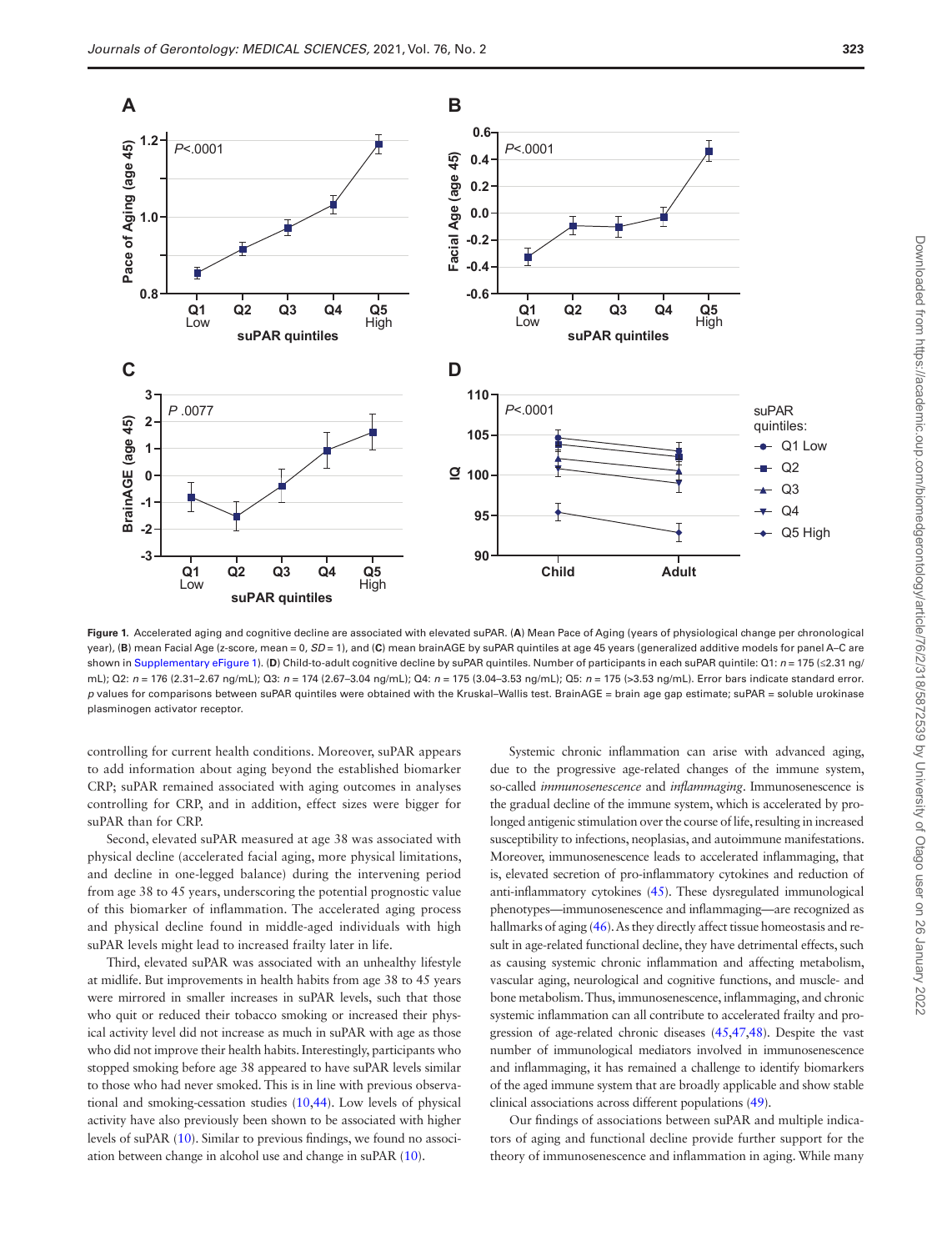| Variable                             | Adjusted for Sex and Smoking |                     |                        | Adjusted for Sex, Smoking, and<br>ln(CRP) |                            |                        | Adjusted for Sex, Smoking, ln(CRP),<br>and Current Health Conditions |                         |                        |
|--------------------------------------|------------------------------|---------------------|------------------------|-------------------------------------------|----------------------------|------------------------|----------------------------------------------------------------------|-------------------------|------------------------|
|                                      | N                            | $\beta$ (95% CI)*   | $p$ Value <sup>†</sup> | N                                         | $\beta$ (95% CI)*          | $p$ Value <sup>†</sup> | N                                                                    | $\beta$ (95% CI)*       | $p$ Value <sup>†</sup> |
| Aging                                |                              |                     |                        |                                           |                            |                        |                                                                      |                         |                        |
| Pace of Aging                        | 872                          | $.32$ $(.26; .38)$  | $-.0001$               | 870                                       | .28(.21; .35)              | $-.0001$               | 870                                                                  | $.22$ ( $.15$ ; $.29$ ) | $-.0001$               |
| Facial Age                           | 871                          | $.19$ $(.13; .26)$  | $-.0001$               | 869                                       | $.16$ $(.10; .22)$         | $-.0001$               | 869                                                                  | .13(.07; .19)           | $-.0001$               |
| BrainAGE                             | 841                          | $.08$ $(.02; .15)$  | .012                   | 839                                       | $.06$ ( $-.0002$ ; $.13$ ) | .051                   | 839                                                                  | $.06(-.002; .12)$       | .056                   |
| Functional capacity                  |                              |                     |                        |                                           |                            |                        |                                                                      |                         |                        |
| Physical limitations                 | 870                          | .27(.21; .33)       | $-.0001$               | 868                                       | $.24$ $(.18; .30)$         | < .0001                | 868                                                                  | .20(.13; .26)           | $-.0001$               |
| One-legged balance                   | 865                          | $-.15(-.21; -.09)$  | $-.0001$               | 863                                       | $-.11 (-.17; -.04)$        | .0010                  | 863                                                                  | $-.07 (-13; -.01)$      | .024                   |
| Handgrip strength                    | 872                          | $-.18 (-.29; -.08)$ | .0004                  | 870                                       | $-.16 (-.26; -.06)$        | .0017                  | 870                                                                  | $-.14 (-.24; -.04)$     | .0051                  |
| Composite gait<br>speed <sup>#</sup> | 871                          | $-.18 (-.24; -.11)$ | $-.0001$               | 869                                       | $-.14 (-.20; -.08)$        | $-.0001$               | 869                                                                  | $-.11 (-.17; -.05)$     | .0005                  |
| 2-min step test                      | 854                          | $-.11 (-.16; -.04)$ | .0006                  | 852                                       | $-.08 (-.13; -.01)$        | .019                   | 852                                                                  | $-.05 (-.10; .01)$      | .11                    |
| Chair stands                         | 843                          | $-.17(-.21; -.10)$  | $-.0001$               | 841                                       | $-.13(-.17; -.06)$         | $-.0001$               | 841                                                                  | $-.10 (-.15; -.04)$     | .0011                  |
| Cognitive function                   |                              |                     |                        |                                           |                            |                        |                                                                      |                         |                        |
| Adult IO                             | 871                          | $-.17(-.23; -.10)$  | $-.0001$               | 869                                       | $-.14 (-.20; -.08)$        | $-.0001$               | 869                                                                  | $-.11 (-.18; -.05)$     | .0003                  |
| Child-to-adult<br>cognitive decline  | 860                          | $-.08 (-.14; -.02)$ | .012                   | 858                                       | $-.07(-.13; -.01)$         | .022                   | 858                                                                  | $-.06 (-.12; .004)$     | .066                   |

<span id="page-6-0"></span>Table 2. Associations of Age 45 Measures of Aging, Functional Capacity, and Cognitive Function With Plasma suPAR Levels at Age 45 in *n* = 875 Participants in the Dunedin Study\*

*Notes:* BrainAGE = brain age gap estimate; CI = confidence interval; CRP = C-reactive protein; suPAR = soluble urokinase plasminogen activator receptor. \*Standardized β coefficients.

† Bonferroni-corrected *p* level = .004.

‡ Gait speed was measured as an average across the 3 individual walk conditions (usual, dual task, and maximum gait speed) to generate the measure of composite gait speed.



<span id="page-6-1"></span>**Figure 2.** suPAR at age 38 is associated with physical decline from age 38 to 45. Associations (standardized β coefficients with 95% confidence intervals) of suPAR measured at age 38 with change in Facial Age, physical limitations (RAND SF36 physical functioning scale), one-legged balance, and handgrip strength from age 38 to 45. Associations were adjusted for the age 38 level of each outcome measure and sex. Change was measured as a difference score between age 45 and age 38. suPAR = soluble urokinase plasminogen activator receptor.

inflammatory biomarkers have been shown to increase with age (CRP, interleukin-6, tumor necrosis factor [TNF]-α) ([45](#page-9-14),[50](#page-9-19)), conflicting evidence exists and these biomarkers are not consistently found to be elevated in older adults ([3](#page-8-2)[,51\)](#page-9-20). Moreover, contrasting findings even suggest that the process of immune aging is context-dependent, with different clinical associations reported in different study populations [\(49](#page-9-18)[,52](#page-9-21)). Thus, chronic inflammation and inflammaging are still inadequately estimated by combining markers of acute inflammation, underlining the need to identify actual systemic chronic inflammation biomarkers, which will, in turn, provide useful and predictive information for quantifying age-related disease risk ([3\)](#page-8-2).

The findings of this study support the role of suPAR as a biomarker of systemic chronic inflammation and inflammaging; in

the present study of midlife adults, suPAR tracked aging well before age-related disease manifested. Along with previously established characteristics, this points to suPAR as a biomarker of chronic rather than acute inflammation, which may provide a new method for assessing systemic chronic inflammation, or even immunosenescence. Randomized clinical trials of anti-aging interventions intended to slow the course of aging could include chronic inflammation biomarkers, such as suPAR, as outcome measures. Assessing suPAR in midlife may also create an opportunity for prevention, as high-risk individuals with elevated chronic inflammation could be identified.

Various multidimensional and multi-omics approaches have recently been investigated as potential measures of systemic chronic inflammation. These include deep molecular profiling of whole-blood transcriptomes, immune proteins, and cell subset frequencies [\(3](#page-8-2)[,53](#page-9-22)). However, in contrast to these complex measures, a major advantage of suPAR is that it can easily be measured in plasma or serum at low cost.

## Limitations

The results reported here were based on data from a wellcharacterized, population-representative birth cohort, with suPAR measured at 2 time points. However, the study has limitations. First, the cohort is predominantly NZ European. Replications are needed in diverse populations. Second, since blood was not biobanked during childhood, we were unable to investigate changes in suPAR levels from childhood to midlife. Longitudinal studies of suPAR over the life-course are needed. Third, we lack detailed information on dietary habits, which have been shown to be associated with suPAR [\(54](#page-9-23)). Fourth, the detected effect sizes for suPAR were modest, although this is to be expected in a general population of generally healthy persons at midlife. Fifth, although the distributional properties of suPAR are appealing for research purposes, the optimal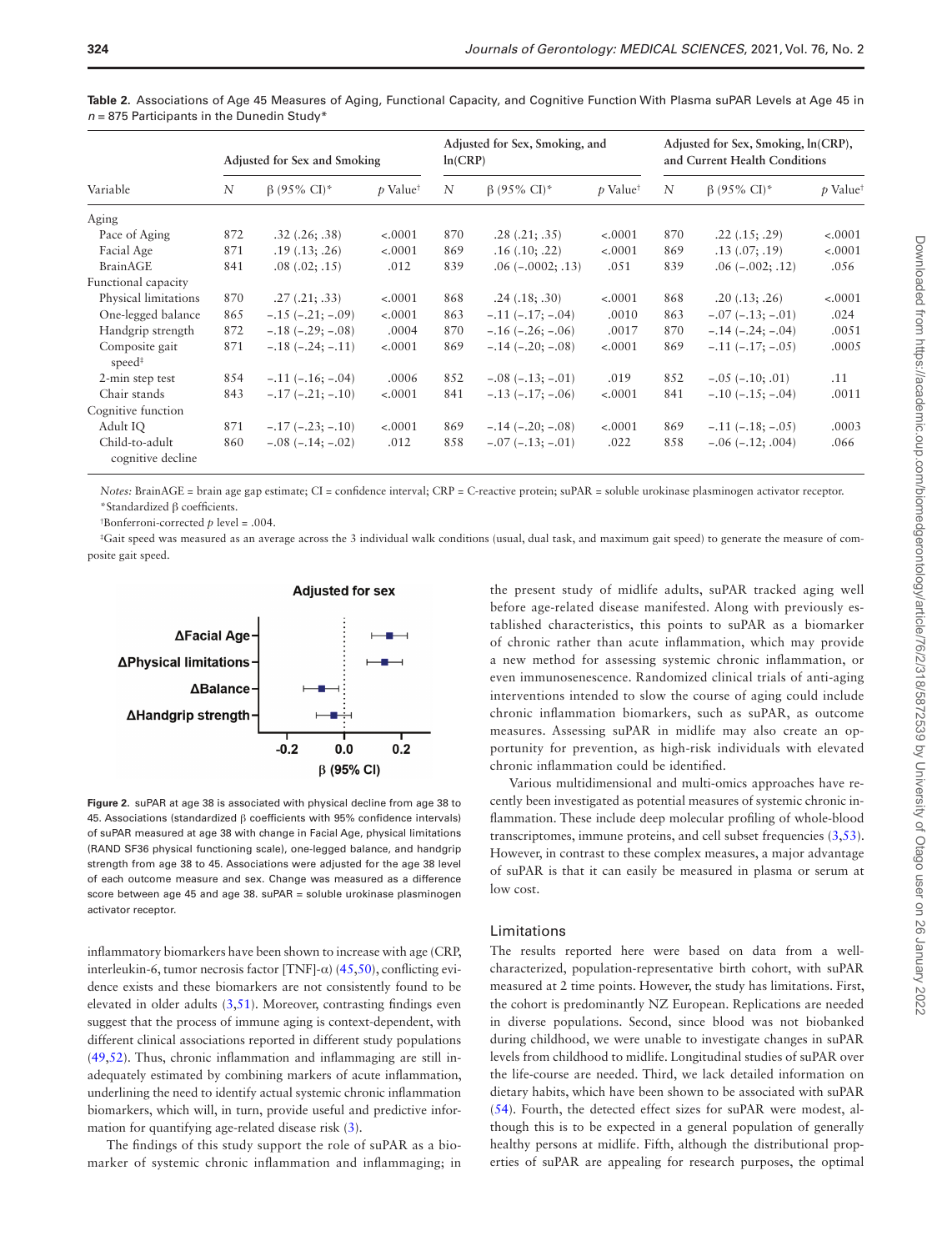

<span id="page-7-0"></span>**Figure 3.** Change in health habits is associated with change in suPAR levels. suPAR levels by smoking (**A** and **B**, *n* = 842) and sports/leisure-time physical activity (**C** and **D**, *n* = 840) categories at ages 38 and 45 years. For smoking (**A** and **B**), participants were categorized as those who never smoked (*n* = 424); those who were former smokers but quit before age 38 (*n* = 203); those who were former smokers but quit between age 38 and age 45 (*n* = 52); and those who were still smoking at age 45 ( $n = 163$ ). For physical activity (C and D), participants were categorized as those who were physically active (ie, achieved the minimum recommended dosage of physical activity of 500 METs per week) at both ages 38 and 45 ( $n = 311$ ); those who were physically active at age 38 but inactive (ie, did not achieve 500 METs per week) at age 45 (*n* = 221); those who were inactive at age 38 but physically active at age 45 (*n* = 197); and those who were physically inactive at both ages 38 and 45 (*n* = 111). Panels **A** and **C** show scatterplots of suPAR levels at age 38 and 45 years with black dots indicating mean suPAR. Panels **B** and **D** show mean suPAR at age 38 and 45 years with error bars indicating standard error. Note: The 2 individuals with suPAR > 10 ng/mL both had kidney disease and were undergoing dialysis. Controls for kidney disease among other conditions did not alter the findings, see [Table 2.](#page-6-0) suPAR = soluble urokinase plasminogen activator receptor.

threshold for its use as a clinical biomarker has not yet been determined. Sixth, we were able to identify factors associated with elevated suPAR levels, but this observational study design cannot rule out non-causal alternative explanations. Seventh, our findings raise the question of how suPAR specifically relates to hallmarks of aging [\(46](#page-9-15)): genomic instability, telomere attrition, epigenetic alterations, loss of proteostasis, deregulated nutrient sensing, mitochondrial dysfunction, cellular senescence, stem cell exhaustion, and altered intercellular communication. Determining the mechanism through which suPAR relates to aging will be an important next step in evaluating the usefulness of suPAR in the study of aging.

## **Conclusion**

A recent review identified the need for new measures of systemic chronic inflammation to be used to quantify age-related disease risk

and to study aging ([3](#page-8-2)). Here we provide initial evidence for the utility of suPAR—an emerging biomarker of systemic chronic inflammation—as an indicator of accelerated aging and functional decline in midlife. We hope that this biomarker will invigorate research in immunoaging well before the onset of age-related diseases and when interventions may have maximal effects.

#### **Supplementary Material**

Supplementary data are available at *The Journals of Gerontology, Series A: Biological Sciences and Medical Sciences* online.

## **Funding**

This work was supported by National Institute on Aging (grant numbers AG032282, AG049789, AG028716); UK Medical Research Council (grant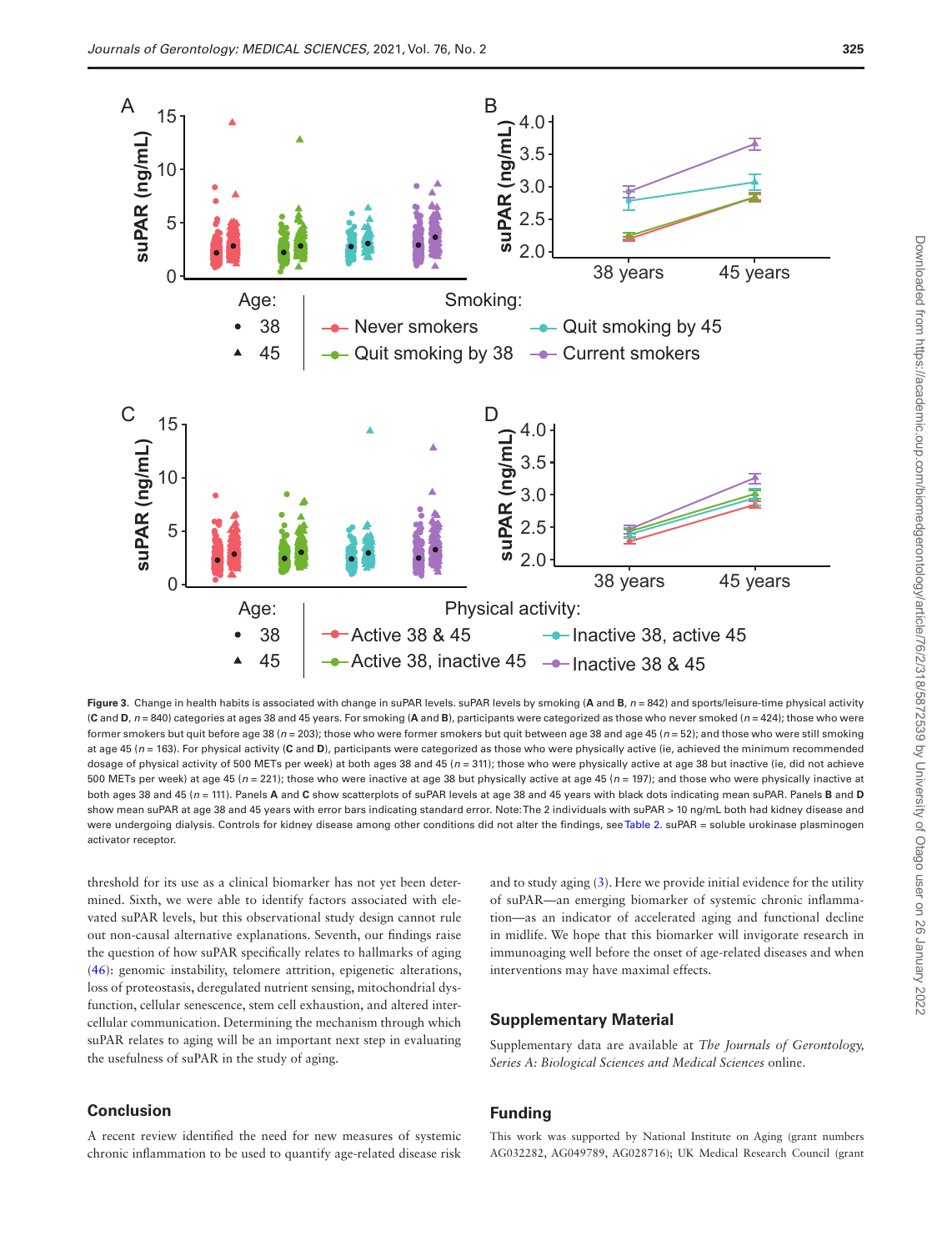number MR/P005918); the Jacobs Foundation; the Lundbeck Foundation (grant number R288-2018–380 to L.J.H.R.); National Science Foundation Graduate Research Fellowship (grant number NSF DGE-1644868 to M.E.). The Dunedin Multidisciplinary Health and Development Research Unit was supported by the New Zealand Health Research Council and New Zealand Ministry of Business, Innovation, and Employment (MBIE). The funding sources had no role in the design and conduct of the study; collection, management, analysis, and interpretation of the data; preparation, review, or approval of the manuscript; and decision to submit the manuscript for publication.

## **Conflict of Interest**

J.E.-O. is a named inventor on patents on suPAR as a prognostic biomarker. The patents are owned by Copenhagen University Hospital Amager and Hvidovre, Denmark, and is licensed to ViroGates A/S. J.E.-O. is a co-founder, shareholder, and CSO of ViroGates A/S. The remaining authors have declared that they have no conflicts of interest.

#### **Acknowledgments**

We thank members of the Advisory Board for the Dunedin Neuroimaging Study, Dunedin Study members, unit research staff, and Study founder Phil Silva, PhD, University of Otago.

## **Author Contributions**

L.J.H.R. is the guarantor of the study. L.J.H.R., A.C., and T.E.M. conceived and designed the study and drafted the manuscript. L.J.H.R., A.C., R.H., and T.E.M. performed the statistical analysis. All authors (L.J.H.R., A.C., A.A., A.D., M.E., J.E.-O., A.R.H., H.H., R.H., R.P., S.R., K.S., B.W., and T.E.M.) contributed to the acquisition and interpretation of the data and provided critical revision of the manuscript for important intellectual content.

## **References**

- <span id="page-8-0"></span>1. Harper S. Economic and social implications of aging societies. *Science*. 2014;346:587–591. doi:[10.1126/science.1254405](https://doi.org/10.1126/science.1254405)
- <span id="page-8-1"></span>2. Burch JB, Augustine AD, Frieden LA, et al. Advances in geroscience: impact on healthspan and chronic disease. *J Gerontol A Biol Sci Med Sci*. 2014;69(suppl 1):S1–S3. doi[:10.1093/gerona/glu041](https://doi.org/10.1093/gerona/glu041)
- <span id="page-8-2"></span>3. Furman D, Campisi J, Verdin E, et al. Chronic inflammation in the etiology of disease across the life span. *Nat Med*. 2019;25:1822–1832. doi[:10.1038/s41591-019-0675-0](https://doi.org/10.1038/s41591-019-0675-0)
- <span id="page-8-3"></span>4. Ridker PM. Clinical application of C-reactive protein for cardiovascular disease detection and prevention. *Circulation*. 2003;107:363–369. doi[:10.1161/01.cir.0000053730.47739.3c](https://doi.org/10.1161/01.cir.0000053730.47739.3c)
- <span id="page-8-4"></span>5. Desmedt S, Desmedt V, Delanghe JR, Speeckaert R, Speeckaert MM. The intriguing role of soluble urokinase receptor in inflammatory diseases. *Crit Rev Clin Lab Sci*. 2017;54:117–133. doi:[10.1080/10408363.2016.](https://doi.org/10.1080/10408363.2016.1269310) [1269310](https://doi.org/10.1080/10408363.2016.1269310)
- <span id="page-8-5"></span>6. Lyngbæk S, Sehestedt T, Marott JL, et al. CRP and suPAR are differently related to anthropometry and subclinical organ damage. *Int J Cardiol*. 2013;167:781–785. doi:[10.1016/j.ijcard.2012.03.040](https://doi.org/10.1016/j.ijcard.2012.03.040)
- <span id="page-8-6"></span>7. Eugen-Olsen J, Andersen O, Linneberg A, et al. Circulating soluble urokinase plasminogen activator receptor predicts cancer, cardiovascular disease, diabetes and mortality in the general population. *J Intern Med*. 2010;268:296–308. doi:[10.1111/j.1365-2796.2010.02252.x](https://doi.org/10.1111/j.1365-2796.2010.02252.x)
- <span id="page-8-7"></span>8. Rasmussen LJH, Schultz M, Gaardsting A, et al. Inflammatory biomarkers and cancer: CRP and suPAR as markers of incident cancer in patients with serious nonspecific symptoms and signs of cancer. *Int J Cancer*. 2017;141:191–199. doi:[10.1002/ijc.30732](https://doi.org/10.1002/ijc.30732)
- <span id="page-8-8"></span>9. Haastrup E, Grau K, Eugen-Olsen J, Thorball C, Kessing LV, Ullum H. Soluble urokinase plasminogen activator receptor as a marker for use of antidepressants. *PLoS One*. 2014;9:e110555. doi:[10.1371/journal.](https://doi.org/10.1371/journal.pone.0110555) [pone.0110555](https://doi.org/10.1371/journal.pone.0110555)
- <span id="page-8-9"></span>10. Haupt TH, Rasmussen LJH, Kallemose T, et al. Healthy lifestyles reduce suPAR and mortality in a Danish general population study. *Immun Ageing*. 2019;16:1. doi:[10.1186/s12979-018-0141-8](https://doi.org/10.1186/s12979-018-0141-8)
- <span id="page-8-10"></span>11. Rasmussen LJ, Ladelund S, Haupt TH, et al. Soluble urokinase plasminogen activator receptor (suPAR) in acute care: a strong marker of disease presence and severity, readmission and mortality. A retrospective cohort study. *Emerg Med J*. 2016;33:769–775. doi:[10.1136/emermed-2015-205444](https://doi.org/10.1136/emermed-2015-205444)
- <span id="page-8-11"></span>12. Persson M, Östling G, Smith G, et al. Soluble urokinase plasminogen activator receptor: a risk factor for carotid plaque, stroke, and coronary artery disease. *Stroke*. 2014;45:18–23. doi:[10.1161/STROKEAHA.113.003305](https://doi.org/10.1161/STROKEAHA.113.003305)
- <span id="page-8-12"></span>13. Guthoff M, Wagner R, Randrianarisoa E, et al. Soluble urokinase receptor (suPAR) predicts microalbuminuria in patients at risk for type 2 diabetes mellitus. *Sci Rep*. 2017;7:40627. doi[:10.1038/srep40627](https://doi.org/10.1038/srep40627)
- <span id="page-8-13"></span>14. Tarpgaard LS, Christensen IJ, Høyer-Hansen G, et al. Intact and cleaved plasma soluble urokinase receptor in patients with metastatic colorectal cancer treated with oxaliplatin with or without cetuximab. *Int J Cancer*. 2015;137:2470–2477. doi:[10.1002/ijc.29476](https://doi.org/10.1002/ijc.29476)
- <span id="page-8-14"></span>15. Sorio C, Mafficini A, Furlan F, et al. Elevated urinary levels of urokinasetype plasminogen activator receptor (uPAR) in pancreatic ductal adenocarcinoma identify a clinically high-risk group. *BMC Cancer*. 2011;11:448. doi[:10.1186/1471-2407-11-448](https://doi.org/10.1186/1471-2407-11-448)
- <span id="page-8-15"></span>16. Hayek SS, Sever S, Ko YA, et al. Soluble urokinase receptor and chronic kidney disease. *N Engl J Med*. 2015;373:1916–1925. doi[:10.1056/](https://doi.org/10.1056/NEJMoa1506362) [NEJMoa1506362](https://doi.org/10.1056/NEJMoa1506362)
- <span id="page-8-16"></span>17. Hayek SS, Leaf DE, Samman Tahhan A, et al. Soluble urokinase receptor and acute kidney injury. *N Engl J Med*. 2020;382(5):416–426. doi[:10.1056/NEJMoa1911481](https://doi.org/10.1056/NEJMoa1911481).
- <span id="page-8-17"></span>18. Donadello K, Scolletta S, Covajes C, Vincent JL. suPAR as a prognostic biomarker in sepsis. *BMC Med*. 2012;10:2. doi:[10.1186/1741-7015-10-2](https://doi.org/10.1186/1741-7015-10-2)
- <span id="page-8-18"></span>19. Rasmussen LJH, Moffitt TE, Eugen-Olsen J, et al. Cumulative childhood risk is associated with a new measure of chronic inflammation in adulthood. *J Child Psychol Psychiatry*. 2019;60:199–208. doi[:10.1111/](https://doi.org/10.1111/jcpp.12928) [jcpp.12928](https://doi.org/10.1111/jcpp.12928)
- <span id="page-8-19"></span>20. Rasmussen LJH, Moffitt TE, Arseneault L, et al. Association of adverse experiences and exposure to violence in childhood and adolescence with inflammatory burden in young people. *JAMA Pediatr*. 2020;174(1):38–47. doi[:10.1001/jamapediatrics.2019.3875.](https://doi.org/10.1001/jamapediatrics.2019.3875)
- <span id="page-8-20"></span>21. Thunø M, Macho B, Eugen-Olsen J. suPAR: the molecular crystal ball. *Dis Markers*. 2009;27:157–172. doi:[10.3233/DMA-2009-0657](https://doi.org/10.3233/DMA-2009-0657)
- <span id="page-8-21"></span>22. Dekkers PE, ten Hove T, te Velde AA, van Deventer SJ, van Der Poll T. Upregulation of monocyte urokinase plasminogen activator receptor during human endotoxemia. *Infect Immun*. 2000;68(4):2156–2160. doi[:10.1128/IAI.68.4.2156-2160.2000.](https://doi.org/10.1128/IAI.68.4.2156-2160.2000)
- <span id="page-8-22"></span>23. Enocsson H, Wetterö J, Skogh T, Sjöwall C. Soluble urokinase plasminogen activator receptor levels reflect organ damage in systemic lupus erythematosus. *Transl Res*. 2013;162:287–296. doi[:10.1016/j.trsl.2013.07.003](https://doi.org/10.1016/j.trsl.2013.07.003)
- <span id="page-8-23"></span>24. Lyngbæk S, Marott JL, Møller DV, et al. Usefulness of soluble urokinase plasminogen activator receptor to predict repeat myocardial infarction and mortality in patients with ST-segment elevation myocardial infarction undergoing primary percutaneous intervention. *Am J Cardiol*. 2012;110:1756–1763. doi:[10.1016/j.amjcard.2012.08.008](https://doi.org/10.1016/j.amjcard.2012.08.008)
- <span id="page-8-24"></span>25. Poulton R, Moffitt TE, Silva PA. The Dunedin Multidisciplinary Health and Development Study: overview of the first 40 years, with an eye to the future. *Soc Psychiatry Psychiatr Epidemiol*. 2015;50:679–693. doi[:10.1007/s00127-015-1048-8](https://doi.org/10.1007/s00127-015-1048-8)
- <span id="page-8-25"></span>26. Richmond-Rakerd LS, D'Souza S, Andersen SH, et al. Clustering of health, crime and social-welfare inequality in 4 million citizens from two nations. *Nat Hum Behav*. 2020;4(3):255–264. doi[:10.1038/s41562-019-0810-4.](https://doi.org/10.1038/s41562-019-0810-4)
- <span id="page-8-26"></span>27. Belsky DW, Caspi A, Israel S, Blumenthal JA, Poulton R, Moffitt TE. Cardiorespiratory fitness and cognitive function in midlife: neuroprotection or neuroselection? *Ann Neurol*. 2015;77:607–617. doi[:10.1002/](https://doi.org/10.1002/ana.24356) [ana.24356](https://doi.org/10.1002/ana.24356)
- <span id="page-8-27"></span>28. Ainsworth BE, Haskell WL, Whitt MC, et al. Compendium of physical activities: an update of activity codes and MET intensities. *Med Sci Sports Exerc*. 2000;32(9 Suppl):S498–S516. doi:[10.1097/00005768-200009001-00009](https://doi.org/10.1097/00005768-200009001-00009)
- <span id="page-8-28"></span>29. McClintock MK, Dale W, Laumann EO, Waite L. Empirical redefinition of comprehensive health and well-being in the older adults of the United